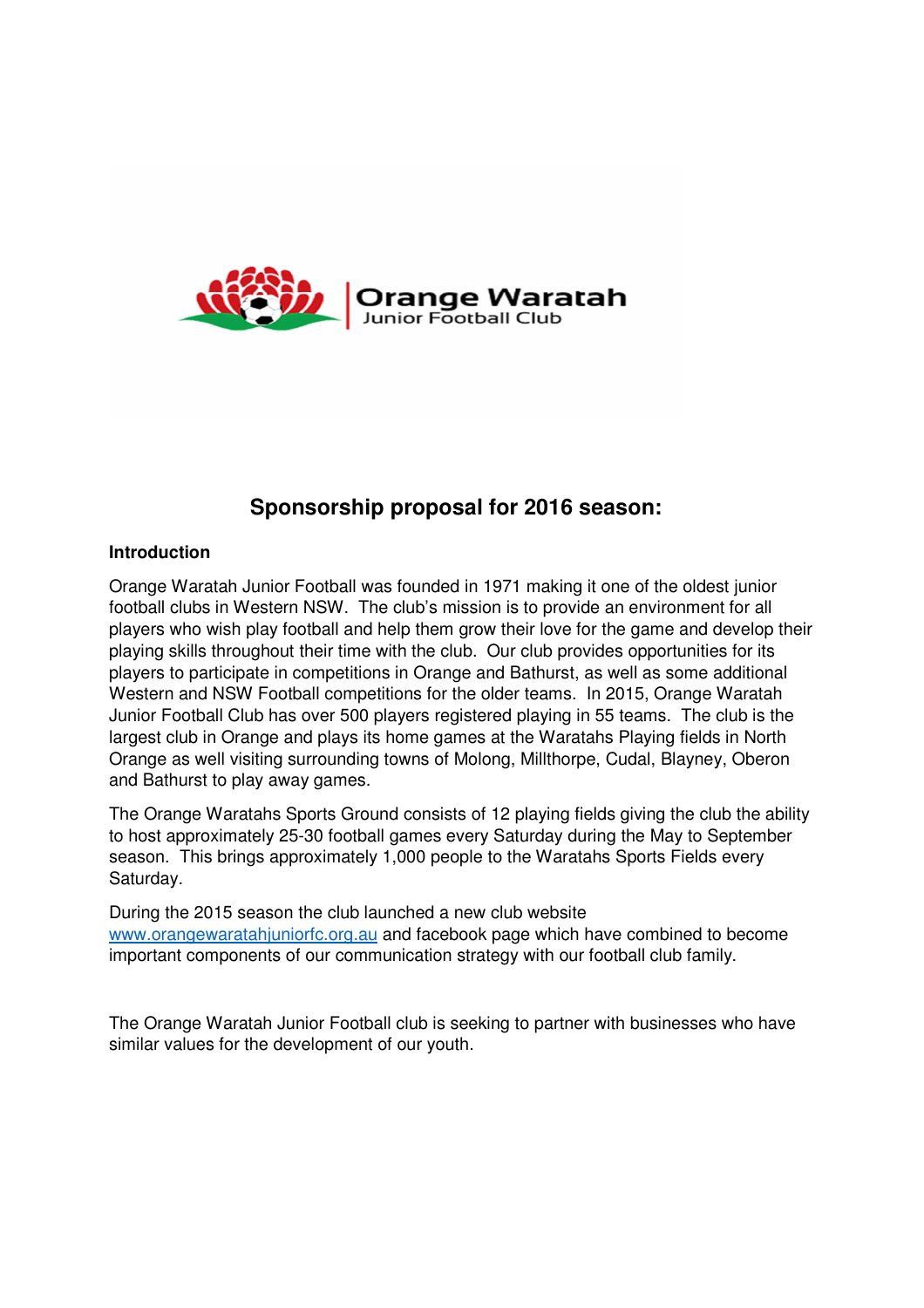## Orange Waratah Junior Football Club 2016 season's **sponsorship packages** are as follows:

### **PACKAGE ONE – Team Sponsorship for U12 – U16 (16 shirts per team): Sponsorship benefits:**

- Business name and logo printed full-shirt width across the front of the playing shirts worn by one U12-U16 team for Saturday competition games. (there will be no other sponsors' names or logos printed on the front of the club's playing shirts). Playing shirts are rotated every 2 years.
- Business name and logo printed on a single sponsor's display flag which will be displayed at Waratah Playing fields every Saturday from 9am until the completion junior competition games.
- Business name and logo printed on all sponsorship acknowledgements at club functions and events throughout the 2015 season.
- Business profiled on Orange Waratah Junior Football website for a period of 24 months.
- Business regularly acknowledged on the Orange Waratah Junior Football Facebook page, which currently has over 300 active members.
- Invitation to the club's end-of-season presentation event.

### **Sponsorship cost: \$2,000 per team (payable over 2 years)**

## **PACKAGE TWO - Team Sponsorship U6 – U11 (12 shirts per sponsorship)**

#### **Sponsorship benefits:**

- Business name and logo printed full-shirt width across the front of the playing shirts worn by one U8-U11 team or two U6-U7 teams for Saturday competition games. (there will be no other sponsors' names or logos printed on the front of the club's playing shirts). Playing shirts will be rotated every 2 years.
- Business name and logo printed on a single sponsor's display flag which will be displayed at Waratah Playing fields every Saturday from 9am until the completion junior competition games.
- Business name and logo printed on all sponsorship acknowledgements at club functions and events throughout the 2015 season.
- Business profiled on Orange Waratah Junior Football website for a period of 24 months.
- Business regularly acknowledged on the Orange Waratah Junior Football Facebook page, which currently has over 300 active members.
- Invitation to the club's end-of-season presentation event.

**Sponsorship cost: \$1,500 per sponsorship (payable over 2 years).** 

**Should a potential shirt sponsor be looking to take on multiple shirt sponsorships please contact the Club President to discuss possible packages.** 



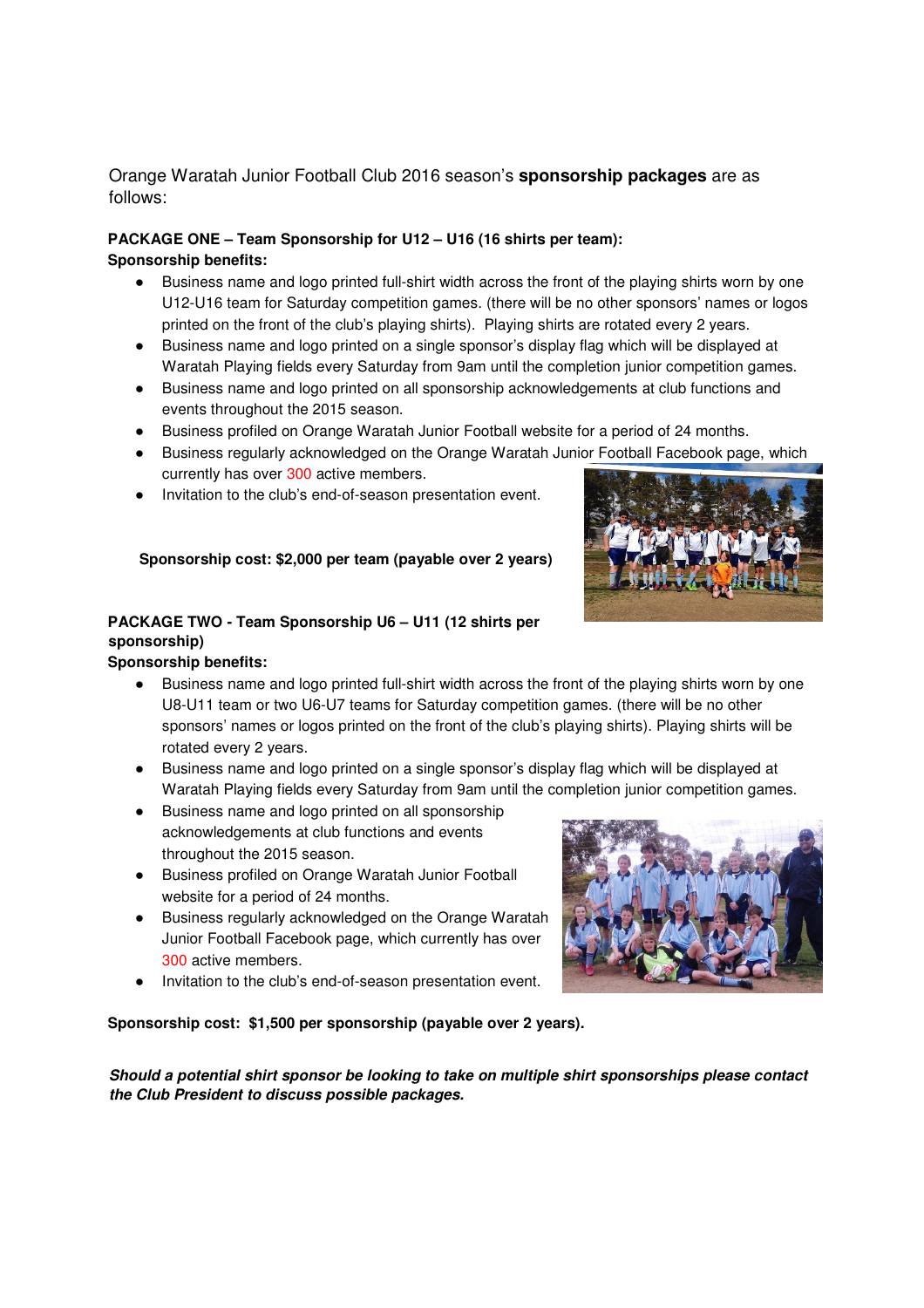## **PACKAGE THREE (Waratah Playing Field Sponsor):**

### **Sponsorship benefits:**

- Business name and logo printed on a single sponsor's display flag which will be displayed at Waratah Playing fields every Saturday from 9am until the completion junior competition games.
- Business name and logo printed on all sponsorship acknowledgements at club functions and events throughout the 2015 season.
- Business profiled on Orange Waratah Junior Football website for a period of 12 months.
- Business regularly acknowledged on the Orange Waratah Junior Football Facebook page, which currently has over 300 active members.
- Invitation to the club's end-of-season presentation event.

## **Sponsorship cost: \$500 per annum**



### **PACKAGE FOUR (Website Sponsor): Sponsorship benefits:**

- Business profiled on Orange Waratah Junior Football website for a period of 12 months.
- Business name and logo printed on all sponsorship acknowledgements at club functions and events throughout the 2015 season.
- Business regularly acknowledged on the Orange Waratah Junior Football Facebook page, which currently has over 300 active members.
- Invitation to the club's end-of-season presentation event.

## **Sponsorship cost: \$300 per annum**